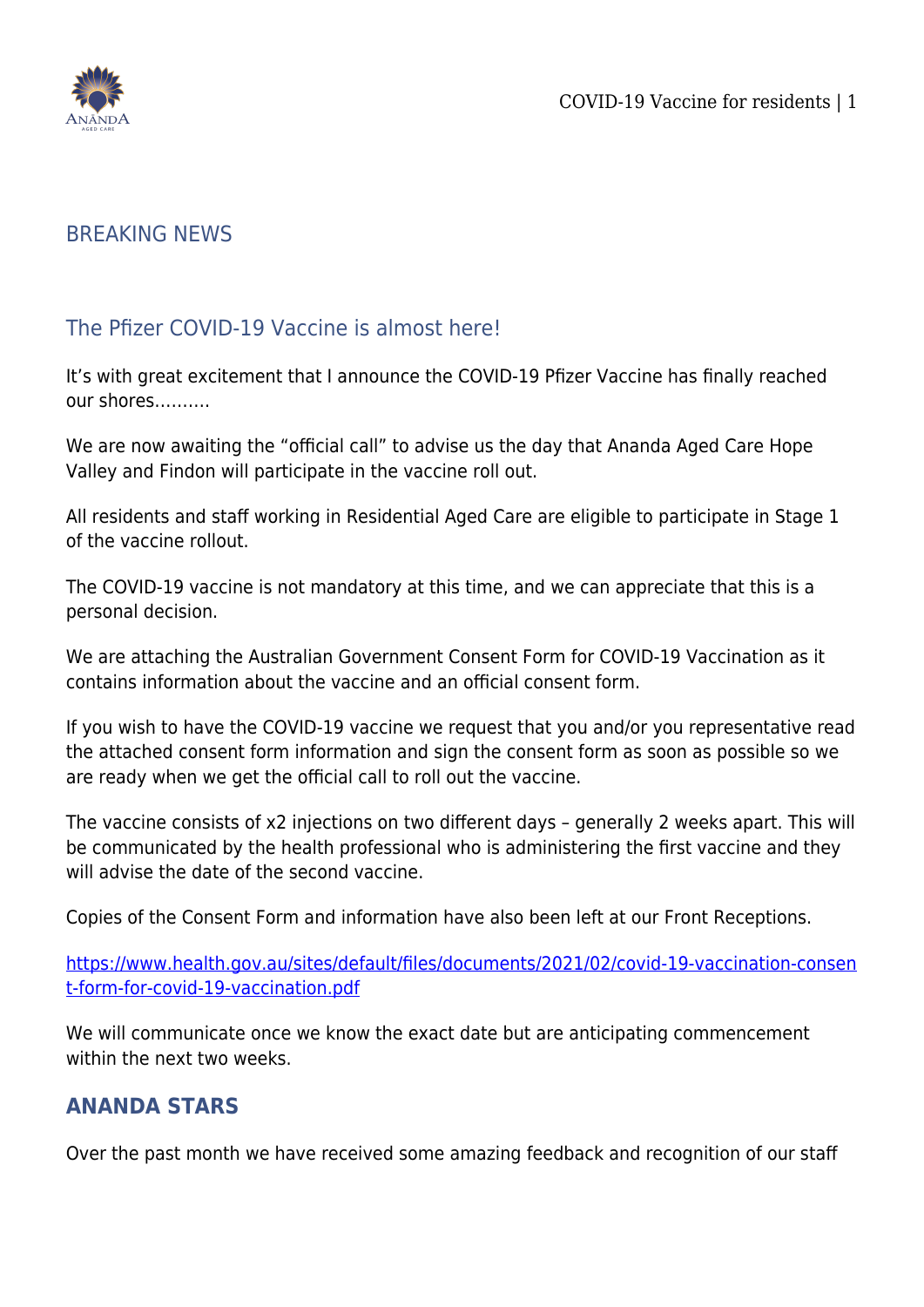

from residents and families.

Ananda will be hosting its Annual Staff Recognition event shortly as it was delayed in 2020 due to COVID-19.

Today I would like to acknowledge the following staff that I have received highly commendable feedback about:

Findon: "A huge thanks to Taffy for all his assistance with mum and our email requests etc. He is always willing to assist and we really appreciate his tenacity and guidance. This has been very helpful especially whilst Daniel has been on leave….. Having said this, we must commend Cecilia also as she is fantastic with mum and always wonderful with us. Always understanding and always following things up for us and we know we get a straight & honest answer from her, good or bad. She is very approachable and very helpful. Elise is great also. She always has a smile on her face, talks a little Italian to mum which is fantastic and makes mum laugh too. Special mention & thanks also to Huong, Tee, Fune, Teena, Thelma, Rose and Mahafreen. They always say hello and make the time to chat."

Hope Valley: "Can I ask that you officially thank Adam and Jin for their care and treatment of dad tonight as they not only did a good job but showed compassion and concern for his welfare. They are both a credit to Ananda."

Thank you all for your ongoing support of Ananda and its amazing staff, it is greatly appreciated.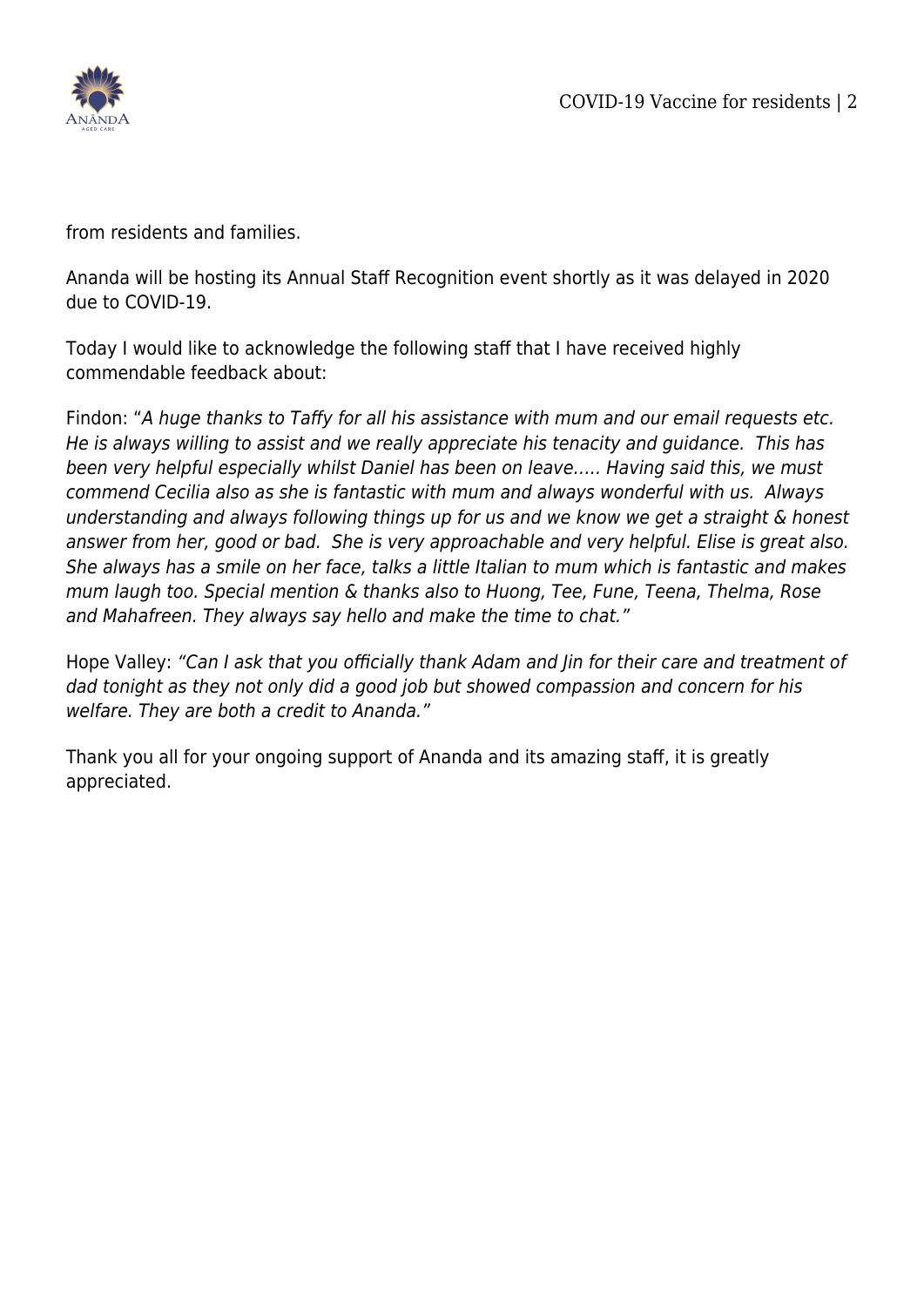



EN Ravinder Kaur receiving a \$50 voucher from RN Cecilia and EN Milena for being the winner of a prize following a survey and quiz on infection prevention an control

## **Visiting Times…….. Some more good news**

From Monday 23<sup>rd</sup> February 2021 we no longer require you to phone ahead and make a booking to visit family and friends at Ananda, you are welcome to come and visit between 1-5pm daily.

We will still go through the Entry to Site Checklists including a temperature check but you are all welcome to visit.

Be continue to practice social distancing, ensure you wash your hands (soap with water or hand sanitiser) and if you are unwell with cold/flu like symptoms please stay home and arrange to get a COVID-19 test.